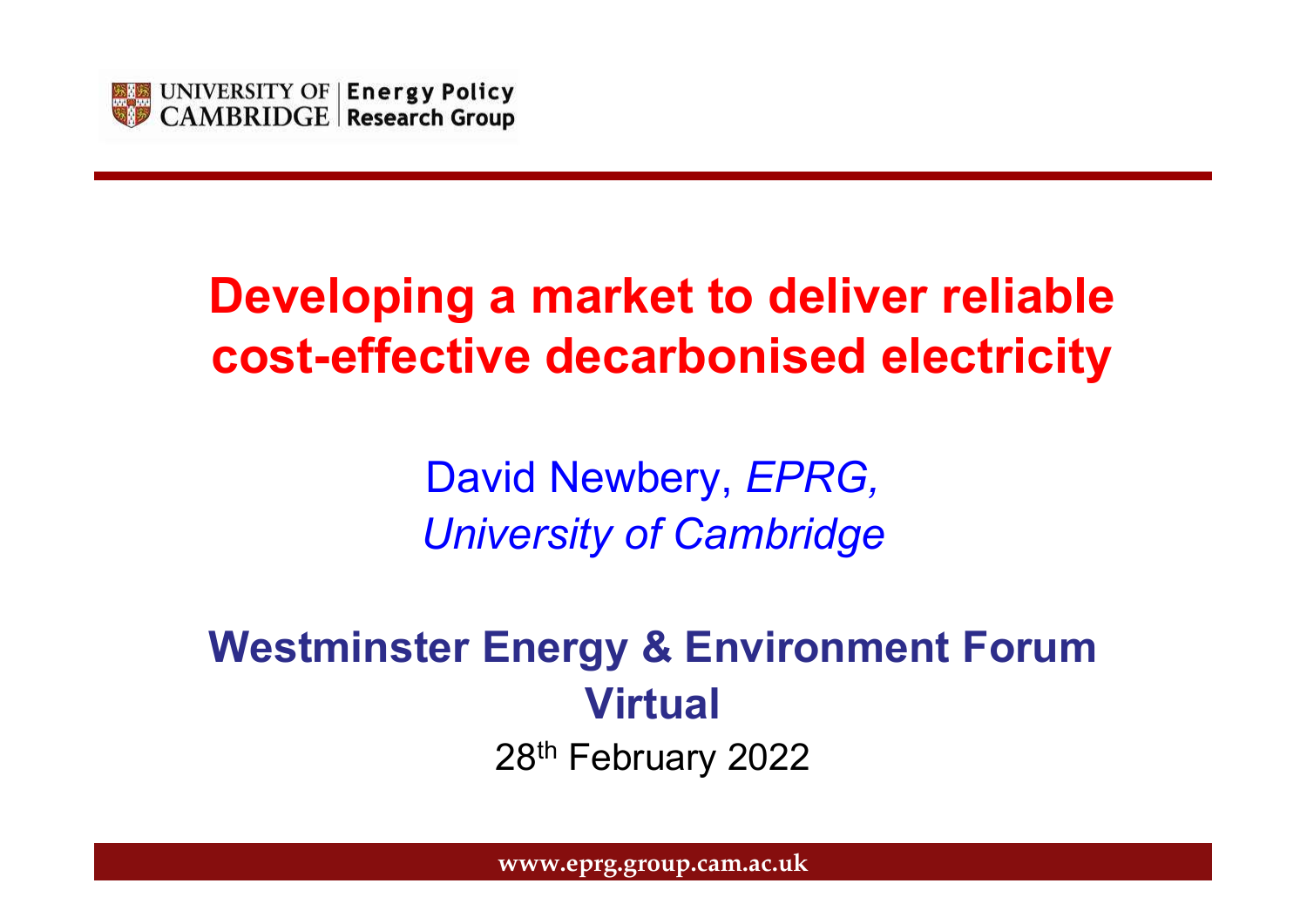



- EXAMBRIDGE Research Group<br>
 Net zero requires massive investment<br>
 Low-C is capital intensive<br>
 the key to lowering cost is lowering cost of ca UNIVERSITY OF Energy Policy<br>
CAMBRIDGE Research Group<br>
• Net zero requires massive investment<br>
• Low-C is capital intensive<br>
– the key to lowering cost is lowering cos<br>
• Renewables – support peeds reform
- 
- the key to lowering cost is lowering cost of capital WINTER TY OF Energy Policy<br>
• Net zero requires massive investment<br>
• Low-C is capital intensive<br>
– the key to lowering cost is lowering cost of capital<br>
• Renewables – support needs reform<br>
– Need better hedge against unc FERSITY OF Energy Policy<br>
ABRIDGE Research Group<br>
Let zero requires massive investment<br>
ow-C is capital intensive<br>
— the key to lowering cost is lowering cost of capital<br>
Henewables — support needs reform<br>
— Need better he
- CAMBRIDGE Research Group<br>
 Net zero requires massive investmer<br>
 Low-C is capital intensive<br>
 the key to lowering cost is lowering c<br>
 Renewables support needs reform<br>
 Need better hedge against uncertain fu<br>
 Nucl – the key to lowering cost is lowe<br>
(enewables – support needs re<br>
– Need better hedge against uncer<br>
luclear – RAB model<br>
lexible gas: capacity auction +<br>
> **Hybrid markets**:<br>
– competition for the market (auction LT comp
	-
- 
- Flexible gas: capacity auction + ancillary services ow-C is capital intensive<br>
— the key to lowering cost is lowering cost of calcenewables — support needs reform<br>
— Need better hedge against uncertain future price<br>
luclear — RAB model<br>
Texible gas: capacity auction + ancil
- => Hybrid markets:
	-
	-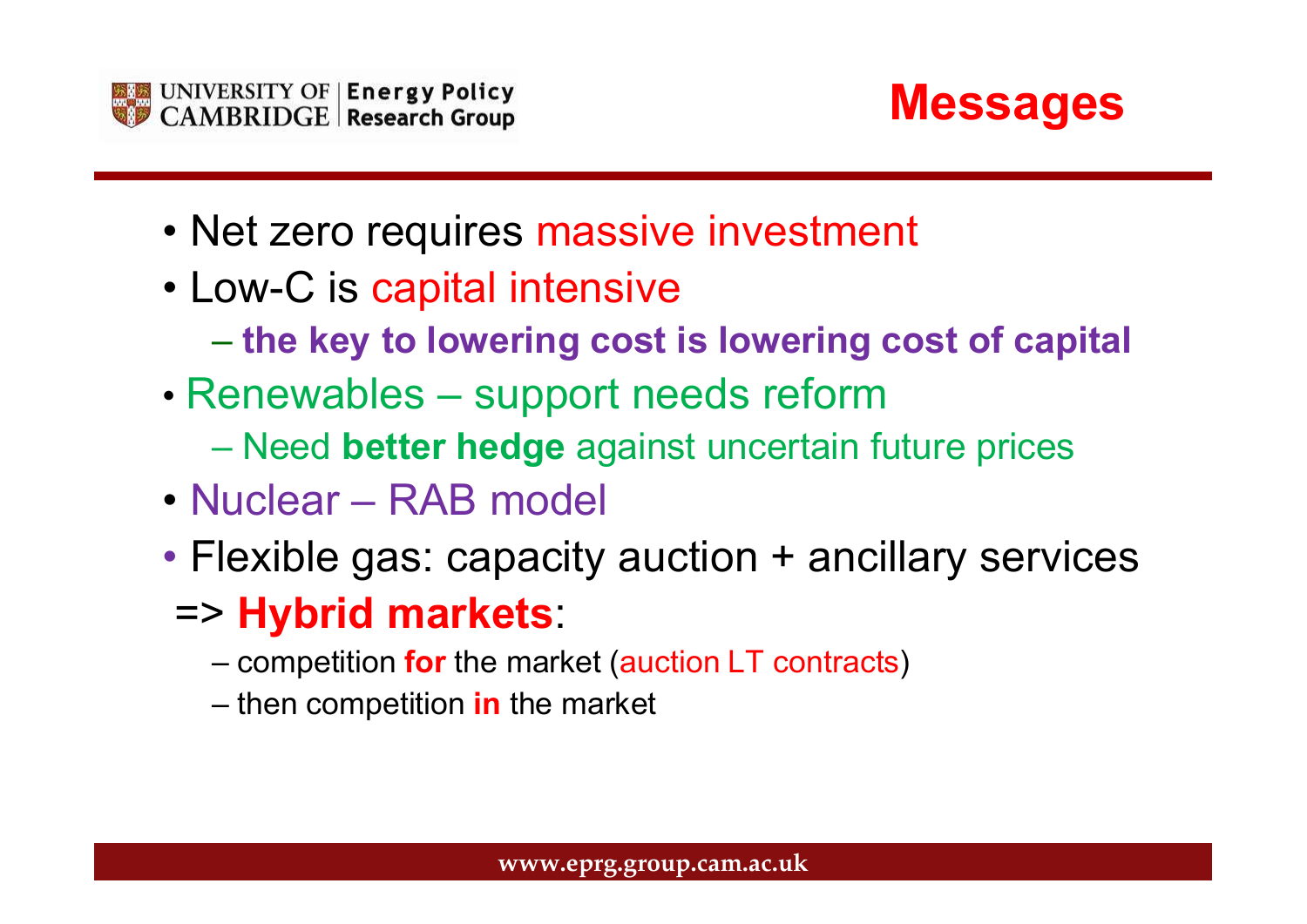#### UNIVERSITY OF Energy Policy UK renewable electricity capacity to CAMBRIDGE Research Group double by 2030

UK System Transformation Future Energy Scenarios for generation capacity

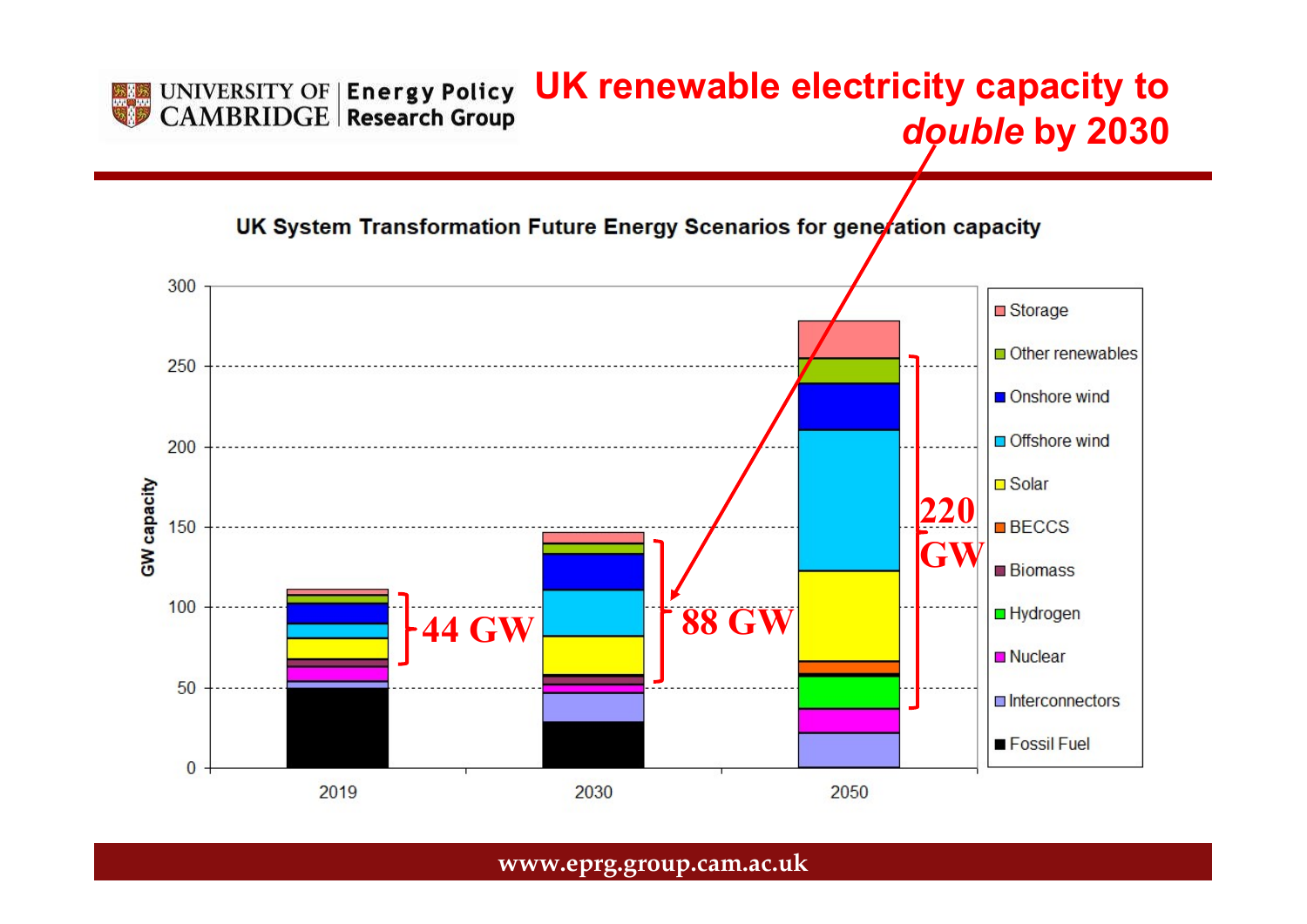

# missing futures<br>
FIRE CREAD CE Research Group<br>
FIRE CREAD CONDUCT TO MANUAL PROPERTING THE CONTROL CONTROL CONTROLL OF CHING CONTROLL PROPERTING CONTROLL PROPERTY CREAD CHING CONTROLL PROPERTY CREAD CONTROLL PROPERTY CONTR Variable Renewable Electricity (VRE- wind, PV):<br>
• Avoid distorting location decisions<br>
• Encourage short-term response to market<br>
• Offer assured revenue to deliver low WACC<br>
• hedge against uncertain future prices set by

- 
- 
- -
- 

#### Flexible controllable fossil

- 
- Variable Renewable Electricity (VRE- wind, P<br>• Avoid distorting location decisions<br>• Encourage short-term response to market<br>• Offer assured revenue to deliver low WACC<br>• hedge against uncertain future prices set by fossil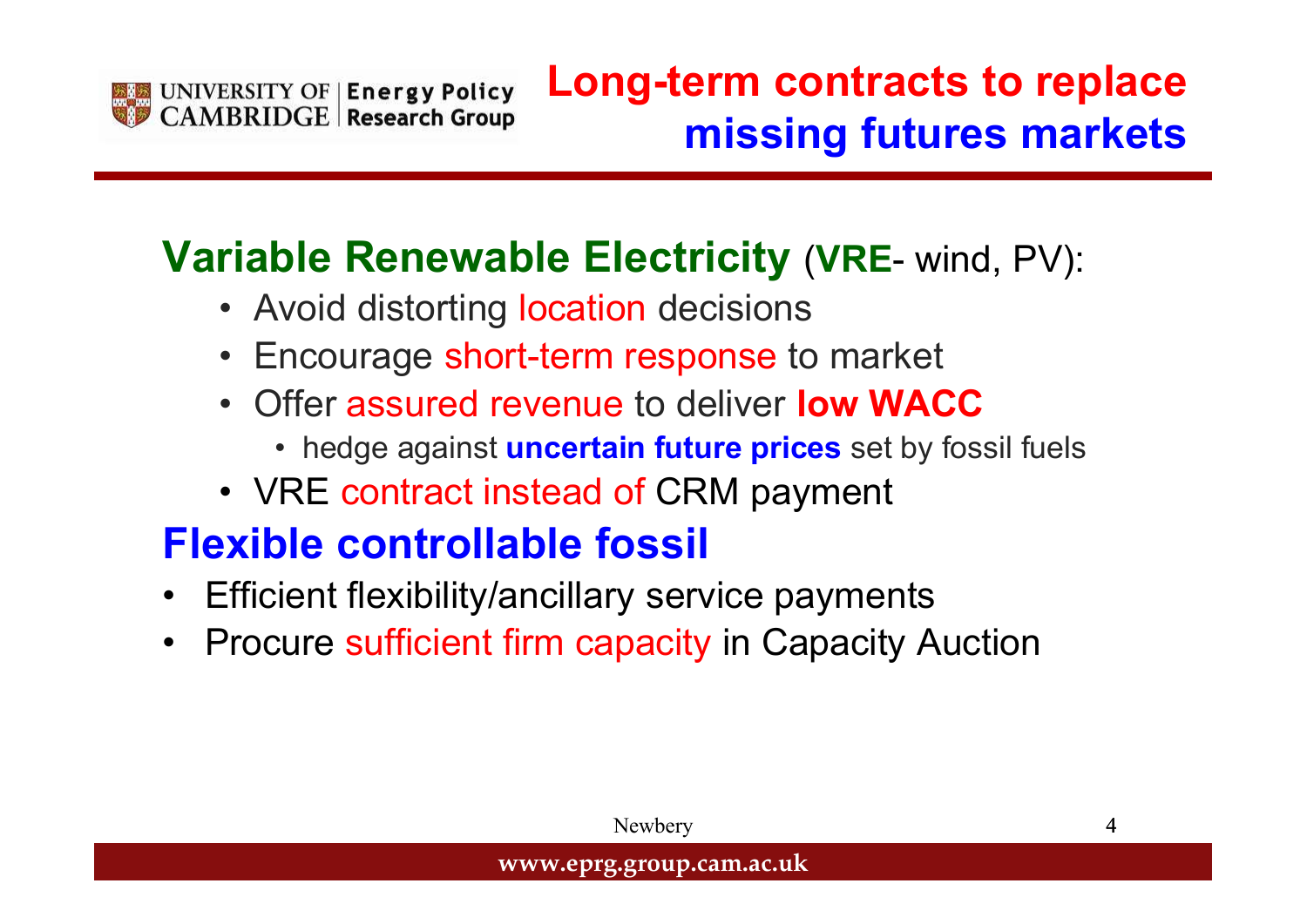

#### Output and value/MW vary with location

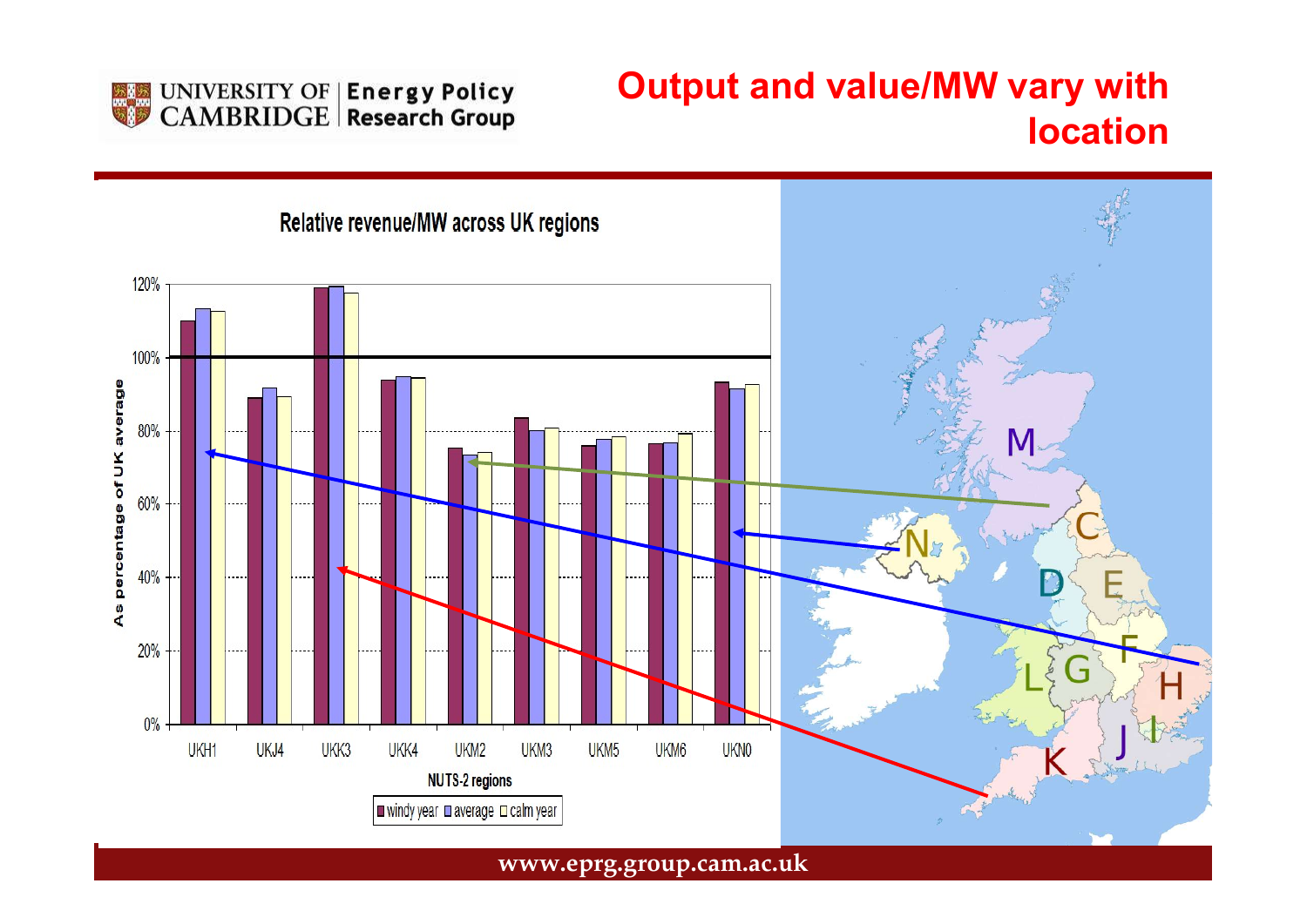

#### Cumulative excess subsidy from a time-based contract

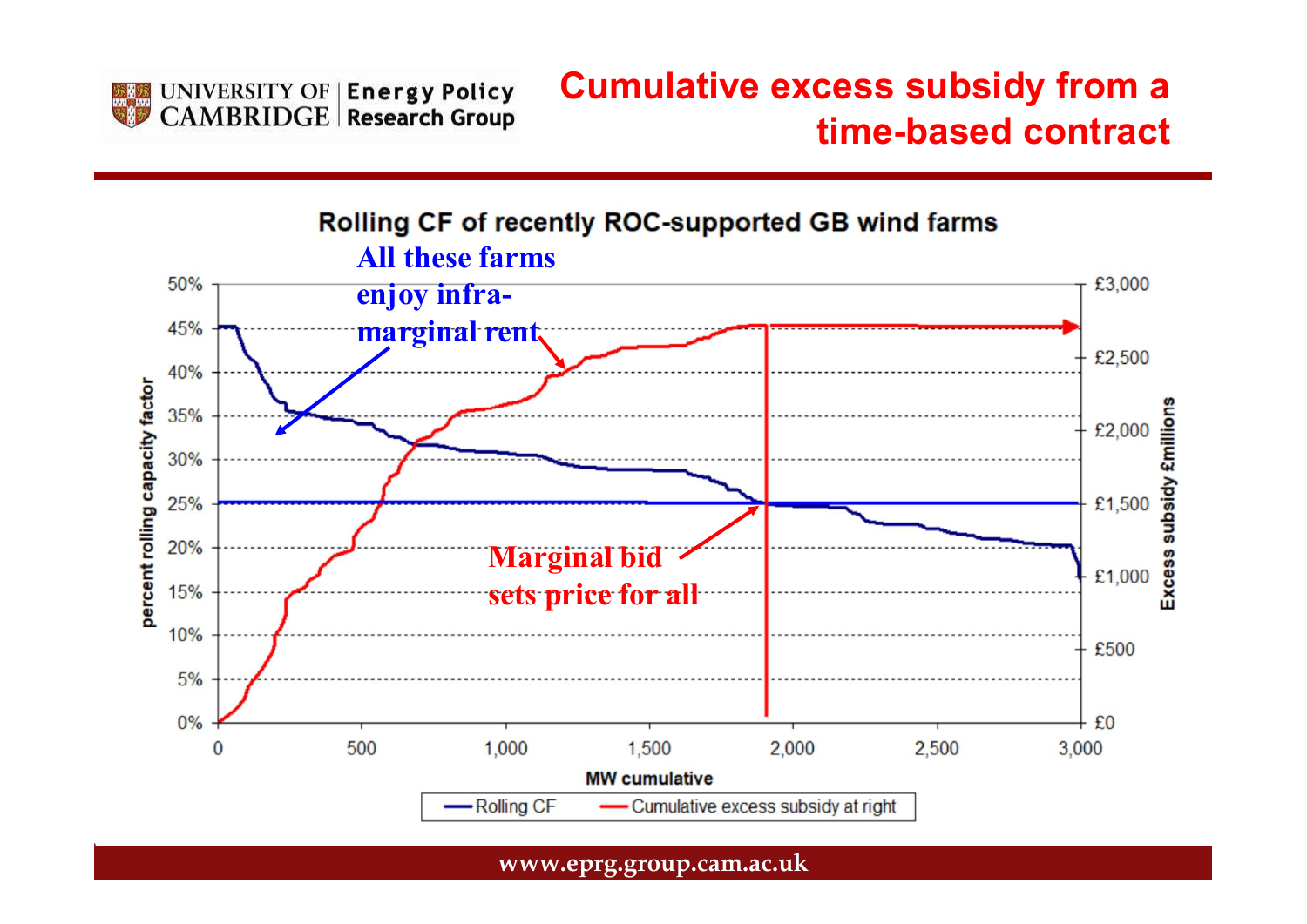

- UNIVERSITY OF Energy Policy<br>
CAMBRIDGE Research Group<br>
 Aim: minimise cost of finance while ensuring market responsiveness<br>
 Pay for **capacity** not output for efficient technology choice<br>
⇒ Costs are up-front, running c
- - $\Rightarrow$  Costs are up-front, running costs independent of market prices
- $\begin{array}{lll} \textsc{UNIVERSTITY OF} & \textsc{Energy Policy} & \textsc{Reforming VRE support} \\\textsc{CAMBRIDGE} & \textsc{Research Group} & \textsc{Reforming WRE support} \\\textit{+ Aim: minimise cost of finance while ensuring market responsiveness} \\\textit{+ Pay for capacity not output for efficient technology choice} & \Rightarrow \textsc{Costs are up-front, running costs independent of market prices} \\\textit{+ Efficient market prices guide efficient investment, location and output} \end{array}$  $\Rightarrow$  **Efficient** market prices guide efficient investment, location and output

#### Designing long-term low-risk VRE contract

- 
- UNIVERSITY OF Energy Policy<br>
 Aim: minimise cost of finance while ensuring market responsiveness<br>
 Pay for **capacity** not output for efficient technology choice<br>
⇒ Costs are up-front, running costs independent of marke CAMBRIDGE Research Group<br>
• Aim: minimise cost of finance while ensuring market responsiveness<br>
• Pay for capacity not output for efficient technology choice<br>
⇒ Costs are up-front, running costs independent of market pri => Generate if **price>variable cost**, not if not (buy cheaper from the market) • Pay for **capacity** not output for efficient technology choice<br>  $\Rightarrow$  Costs are up-front, running costs independent of market prices<br>  $\Rightarrow$  **Efficient** market prices guide efficient investment, location and output<br> **Design**  $\gamma$  for **Capacity** flot output for emcelent technology choice<br>  $\Rightarrow$  Costs are up-front, running costs independent of market prices<br> **Efficient** market prices guide efficient investment, location<br> **igning long-term low-ri**
- $\Rightarrow$  Make contracted amount = **forecast output**/MW of **regional** wind/PV
- -
- **Auction** to determine strike price **s** for new contracts
- Grandfather existing contracts as location decision has been made

| <u> 19119 - 1911 - 1911 - 1911 - 1922 - 1933 - 194</u>                           |        |
|----------------------------------------------------------------------------------|--------|
| VRE contracts pay fixed price s for metered output                               |        |
| d CfD requires specifying contract independent of output                         |        |
| rate if <b>price&gt;variable cost</b> , not if not (buy cheaper from the market) |        |
| ontracted amount = forecast output/MW of regional wind/PV                        |        |
| mber of full operating hours to remove location distortion                       |        |
| 30,000 MWh/MW                                                                    |        |
| to determine strike price s for new contracts                                    |        |
| ather existing contracts as location decision has been made                      |        |
| Newbery                                                                          | $\tau$ |
| www.eprg.group.cam.ac.uk                                                         |        |
|                                                                                  |        |
|                                                                                  |        |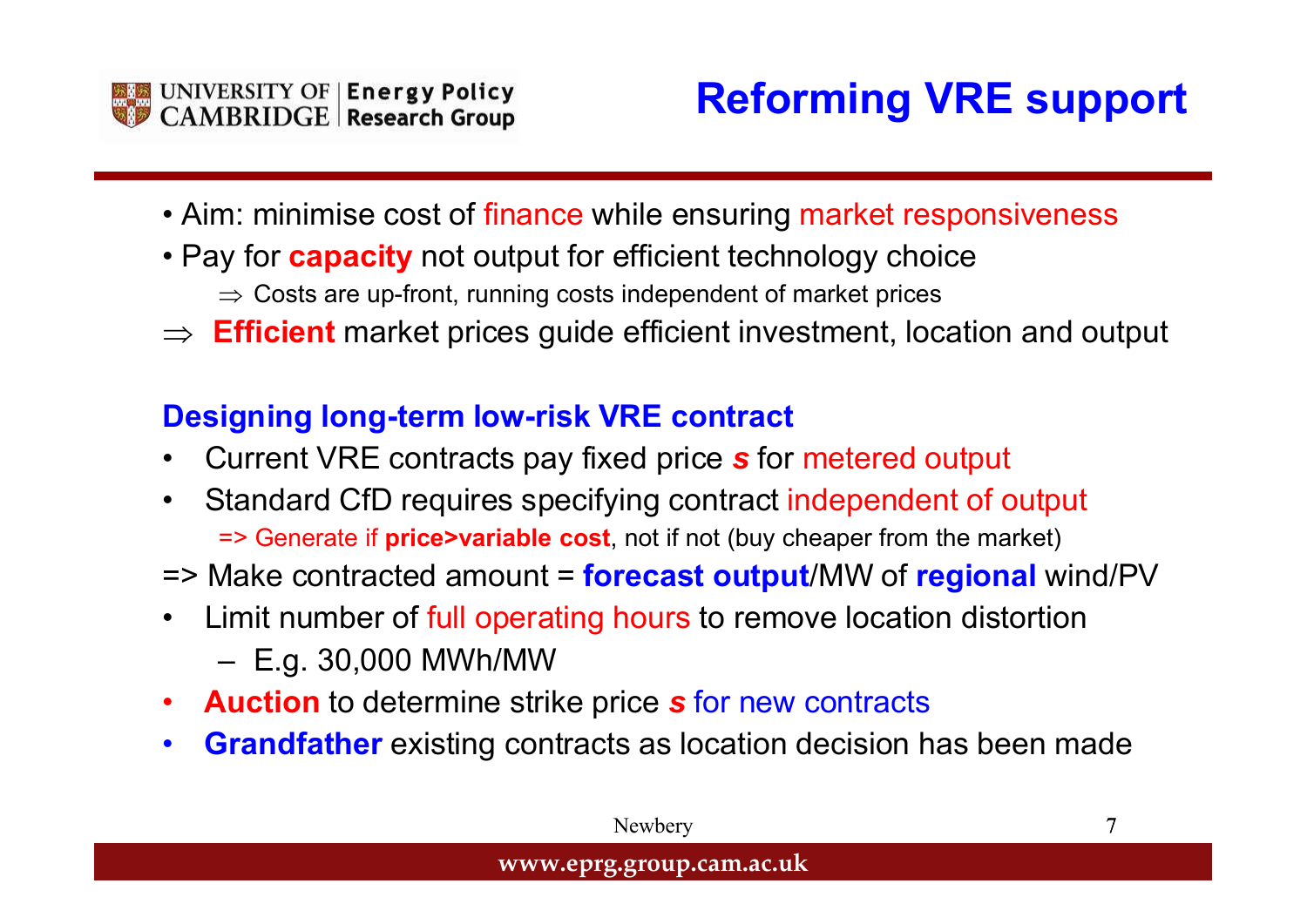

### Security of supply – the world<br>is changing is changing UNIVERSITY OF Energy Policy **Security of supply — the world**<br>CAMBRIDGE Research Group **is changing**<br>• System operator holds reserves for N-1 events<br>• loss of single largest critical element, generator or line etc.<br>• Assume ERSITY OF | Energy Policy **Security of supply — the w**<br>
IS Chang<br>
System operator holds reserves for N-1 events<br>
• loss of single largest critical element, generator or line etc.<br>
• Assumes losses are statistically indepen ERSITY OF Energy Policy<br>
• **Security of supply**<br>
• Bystem operator holds reserves for N-1 ever<br>
• loss of single largest critical element, generator or line e<br>
• Assumes losses are statistically independent<br>
• Vind, PV str WINTER UNIVERSITY OF Energy Policy<br>
• System operator holds reserves for N-1 events<br>
• System operator holds reserves for N-1 events<br>
• Ioss of single largest critical element, generator or line etc.<br>
• Assumes losses are • CAMBRIDGE Research Group<br>• System operator holds reserves for N-1 events<br>• System operator holds reserves for N-1 events<br>• loss of single largest critical element, generator or line etc.<br>• Assumes losses are statisticall

- -
	-
- - => Capacity auctions must account for risk of widespread fall in supply
- -
- which it is a complexies of state in supply<br>
the events (fire, flood, freeze)<br>
stailed in Texas<br>
I, batteries,.. with own electronic<br>
rected ways<br>
Newbery<br>
serval cannacuk **IS Character Conducts of System operator holds reserves for N-1 events**<br>• loss of single largest critical element, generator or line etc.<br>• Assumes losses are statistically independent<br>Wind, PV strongly correlated – almos • System operator holds reserves for N-1 events<br>• loss of single largest critical element, generator or line etc.<br>• Assumes losses are statistically independent<br>• Wind, PV strongly correlated – almost like a single plant<br>• controls interact in unexpected ways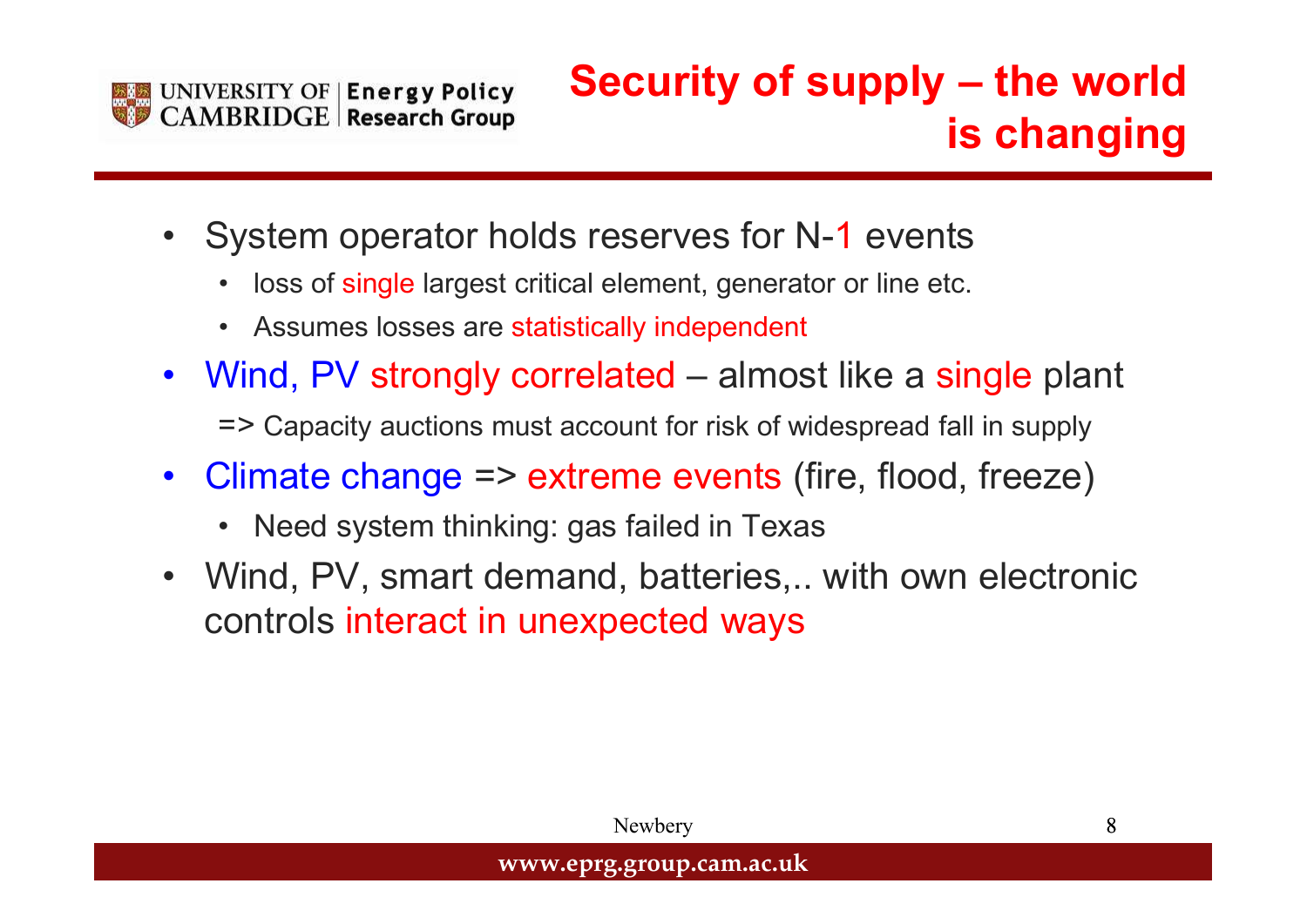## UNIVERSITY OF Energy Policy Conclusions: market design SITY OF Energy Policy **Conclusions: market design**<br>PRIDGE Research Group **Conclusions: market design**<br>Pro carbon electricity: high capital cost, low variable cost<br>Prodges: cover independent of actual output => respond to m VERSITY OF Energy Policy **Conclusions: market des**<br>
MBRIDGE Research Group **Conclusions: market des**<br>
Zero carbon electricity: high capital cost, low variable cc<br>
⇒ Long-term hedges to lower finance cost (missing futures

#### •Zero carbon electricity: high capital cost, low variable cost

- $\Rightarrow$  Long-term hedges to lower finance cost (missing futures markets)
- 

- to hedge up-front costs for low WACC<br>patch price signals guided by market, not<br>quate CO<sub>2</sub> price for efficient market price<br>utput but forecast output (*yardstick pricing*)<br>erating **hours, not years**<br>ccount of high correlat SITY OF | Energy Policy Conclusions: market design<br>
FRIDGE | Research Group Conclusions: market design<br>
<br>
From Carbon electricity: high capital cost, low variable cost<br>
→ Long-term hedges to lower finance cost (missing fu EXIDGE Research Group CONCIUSIONS: Market designt<br>
are carbon electricity: high capital cost, low variable cost<br>  $\Rightarrow$  Long-term hedges to lower finance cost (missing futures markets)<br>  $-$  Hedges: cover independent of actu support prices => needs adequate  $\mathsf{CO}_2$  price for efficient market price ero carbon electricity: high capital cost, low variable cost<br>
⇒ Long-term hedges to lower finance cost (missing futures markets)<br>
— Hedges: cover independent of actual output => respond to market<br>
• CfD with FiT for VRE ero carbon electricity: high capital cost, low variable cost<br>
⇒ Long-term hedges to lower finance cost (missing futures markets)<br>
– Hedges: cover independent of actual output => respond to market<br>
• **CfD with FiT** for VR -ong-term neages to lower infance cost reddges: cover independent of actual out<br>Form with Fither and the process change and  $\overline{p}$  active more like a single point of each better location and dispatch price signals<br>port
- 
- 
- de-rating capacity to take account of high correlations
	-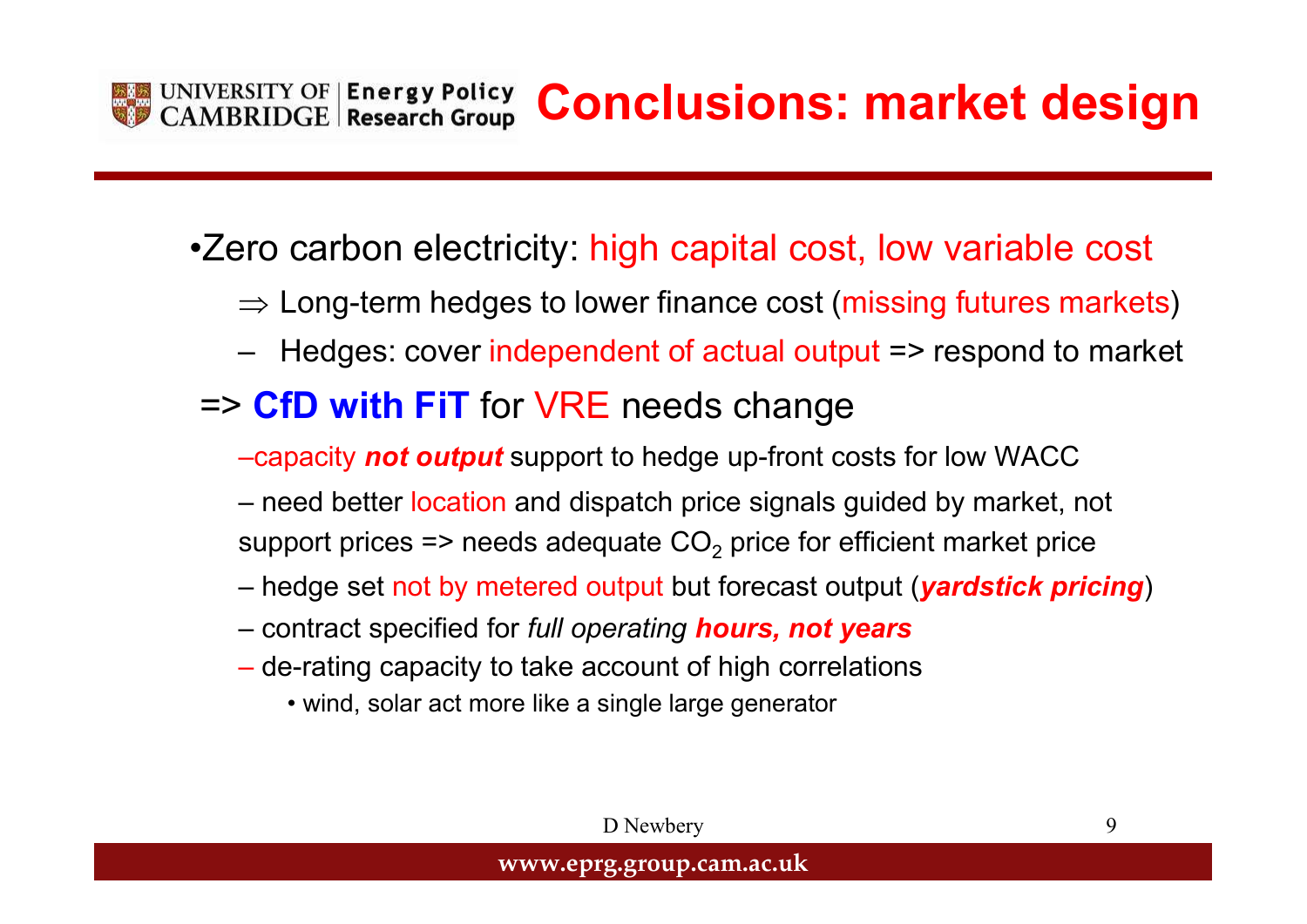



- FRIENCE RESEARCH CHOING THE RESEARCH CHOINGLE Research Group<br>
 Newbery, D. 2021. National Energy and Climate Plans for the island of<br>
Feland: wind curtailment, interconnectors and storage, *Energy Policy* 158,<br>
112513, 1-Ireland: wind curtailment, interconnectors and storage, *Energy Policy* 158, 112513, 1-11. https://doi.org/10.1016/j.enpol.2021.112513 also EPRG WERSITY OF Energy Policy<br>
• Newbery, D. 2021. National Energy and Climate Plans for the island of<br>
Ireland: wind curtailment, interconnectors and storage, *Energy Policy* 158,<br>
112513, 1-11. https://www.eprg.group.cam.ac.u • Newbery, D., 2021. National Energy and Climate Plans for the island of<br>
Ireland: wind curtailment, interconnectors and storage, *Energy Policy* 158,<br>
112513, 1-11. https://doi.org/10.1016/j.enpol.2021.112513 also EPRG<br>
W
- Schemes, at https://www.eprg.group.cam.ac.uk/eprg-working-paper-2107/
- efficient Renewable Electricity Support<br>
.group.cam.ac.uk/eprg-working-paper-2107/<br>
is and a tragedy of the commons: the *Clean*<br>
tailment, at<br>
c.uk/eprg-working-paper-2036/<br>
D Newbery<br>
D Newbery<br>
10<br> **g.group.cam.ac.uk** Energy Package and wind curtailment, at https://www.eprg.group.cam.ac.uk/eprg-working-paper-2036/